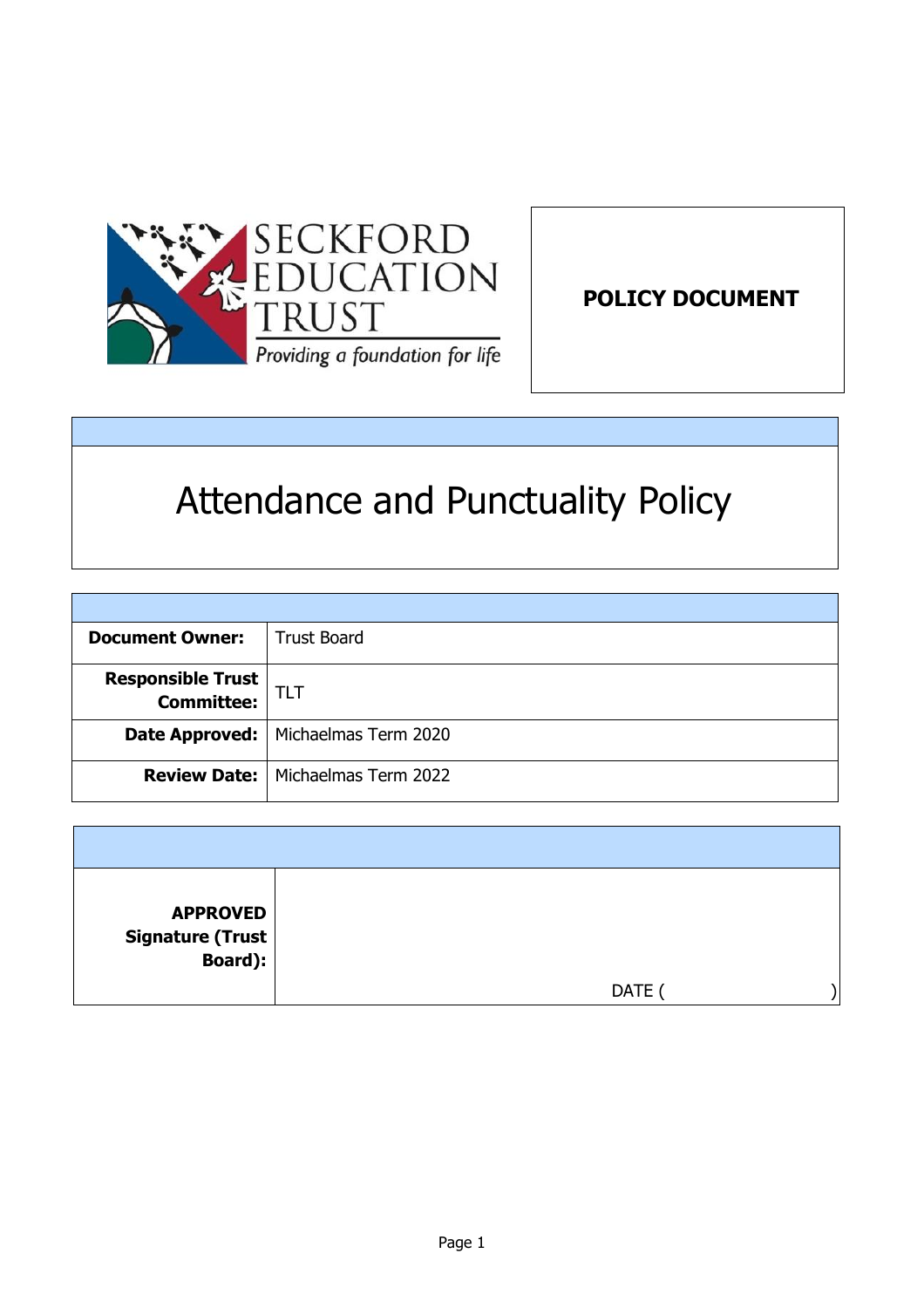#### **1. Other relevant policies and documents**

- Behaviour Policy
- Educational Visits and Trips Policy
- Inclusion Policy
- Safeguarding Policy
- Safeguarding Procedures Manual

#### **2. Explanation of terms used in the policy**

'Trust' = Seckford Education Trust 'School(s)' = schools within the Trust EAS = Education Attendance Service EWO = Education Welfare Officer IC = Inclusion Co-ordinator FPN = Fixed Penalty Notice

## **3. Purpose of the policy**

This document outlines the policy on attendance and punctuality for the schools within the Trust. This policy covers the Trust and all its schools and as such there is no need for each school to have its own policy.

## **4. Policy statement**

It is the aim of Trust staff is to work with students, their parents / carers and the most appropriate agencies to ensure students achieve the best possible attendance and punctuality at all times through the academic year. The Attendance and Punctuality Policy reflects this aim, recognising that regular attendance has a positive effect on learning, attainment and progress.

The mantra to be used by all is:

#### **ATTENDANCE = LEARNING = PROGRESS =ACHIEVEMENT**

The objectives of the Attendance and Punctuality Policy are as follows:

- 1. To provide an effective and efficient system for monitoring attendance and punctuality;
- 2. To make sure parents / carers understand their obligations with regard to ensuring attendance at school for their sons / daughters;
- 3. To recognise the external factors which influence student attendance and work with parents / carers and the external agencies to address barriers to attendance and reduce persistent absence;
- 4. To ensure students understand the importance of attendance at school and punctuality to lessons in order for them to take full advantage of their educational opportunities;
- 5. To make clear the roles and responsibilities of staff, students, outside agencies and parents / carers with regard to Attendance and Punctuality.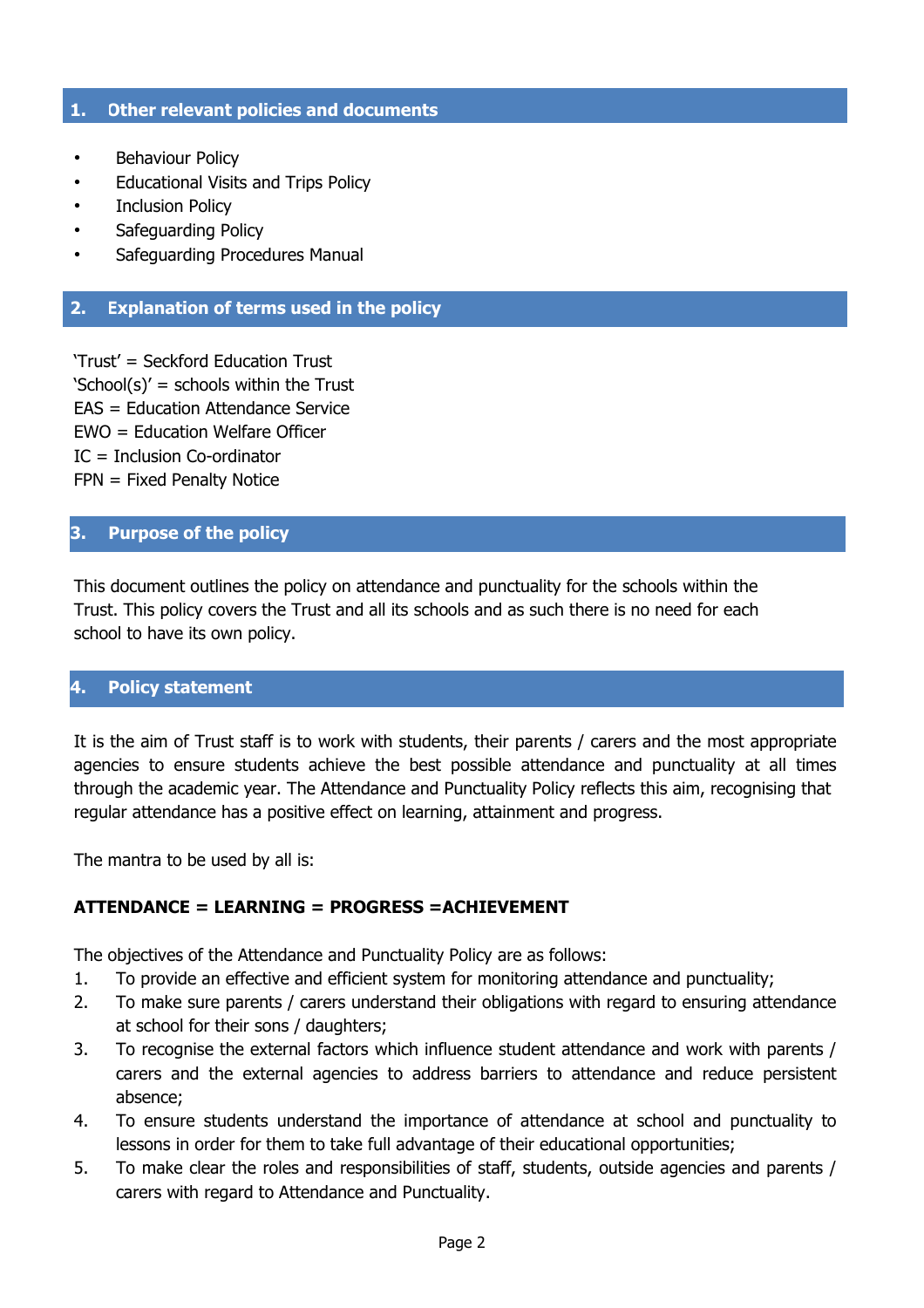This policy is underpinned by the following expectations:

- The ideal is for every student to attend school every day that school is open;
- Students need to understand the importance of attendance and punctuality as employability skills;
- Students will be made aware of their attendance levels and be expected to engage in regular dialogue with their tutors;
- Attendance monitoring is part of the Trust and School self-evaluation processes;
- Any student absence will be checked that morning and carefully monitored;
- There are clear consequences for students whose attendance falls below expectations;
- High attendance will be recognised and rewarded through the Student Reward Points system.

Students are expected to be in school by 8.30 am and be there for the whole day (except in specific circumstances, such as trips out or urgent health appointments). Students are expected to have lunch at their school in the school restaurant and are not expected to go home or leave site at lunchtime.

## **5. Complaints**

Any complaints about this policy from outside the Trust should be made in accordance with the Trust's Complaints Policy. Any other complaints should be brought to the attention of the Head of School of the relevant School in the first instance. Serious issues could be raised through the Trust's Whistleblowing Policy.

## **6. Compliance and performance monitoring**

The Trust Board will review this policy every two years and ensure that practice across all schools is in line with this policy. Any review will take into account the most up-to-date legislation and guidance. The Trust has identified a range of Assurance Methodologies as tools by which compliance with polices can be tested. Those most relevant to this policy include:

• Internal Audit

• Random testing by line managers

## **7. Processes and procedures**

## 7.1 Attendance

Attendance should be recorded at the following points during the normal school day:

- Teachers register students at 8:30 am tutor time and 13:55 pm tutor time;
- Teachers register students at the start of all teaching periods;
- Those delivering extra-curricular activities should register students at the start of their session.

Registering of attendance will be expected at different times on special days, such as Enrichment Days, Enrichment Weeks, school trips etc.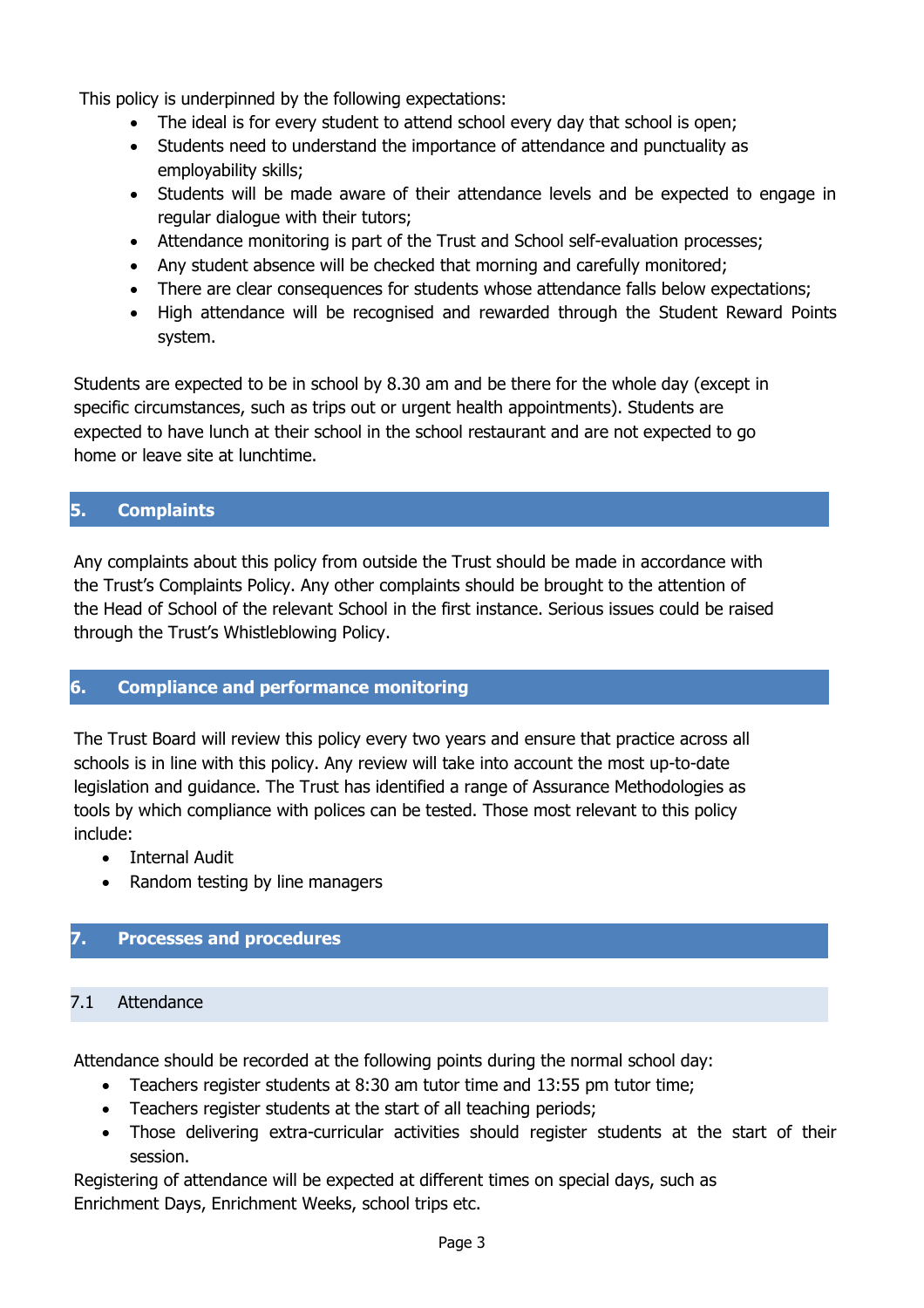Attendance is registered through the MIS (Progresso). First day calling and truancy alerts will be undertaken via the Main Reception (the Attendance Officer). The 'phone system in each school should have a dedicated absence line.

It is expected that on the first day of absence, parents / carers are expected to telephone the school before 10am to explain any absence. Parents / carers will be contacted where have failed to arrive by 10am and notice of their absence has not been received.

Reasons for absence should be given in written form, signed by the parent / carer. The production of a note does not mean that absence is authorised. It is the school who authorises absence not the parent / carer.

| Attendance below 96% target | First letter sent home                    |  |  |
|-----------------------------|-------------------------------------------|--|--|
|                             | Support from Tutor                        |  |  |
|                             | Possible FPN                              |  |  |
| <b>Attendance below 93%</b> | Second letter sent home                   |  |  |
|                             | Meeting with Assistant Head               |  |  |
|                             | Internal attendance contract              |  |  |
|                             | Medical evidence to authorise any further |  |  |
|                             | absences                                  |  |  |
|                             | Possible FPN                              |  |  |
| <b>Attendance below 91%</b> | Third letter sent home                    |  |  |
|                             | Referral to                               |  |  |
|                             | Possible FPN                              |  |  |

Notes:

- If the student's attendance does not improve parents/ carers will be contacted by the appropriate external agency who lead on attendance concerns on behalf of the Trust. They will send a letter home stating their involvement in the student's attendance case or issue a fixed penalty notice. If this is the case the Trust will follow the local authority's guidance that a FPN will be issued after 8 unauthorised absences. This will be over a 12 week period.
- Court warning letters will be sent if attendance does not improve and a further meeting will take place with the parents/ carers.
- In cases of serious and consistent unauthorised or persistent absences or lateness where all other methods have failed, then the School will support the appropriate external agency in taking the parents/ carers to court and/ or the use of FPNs.
- It is the role of the Attendance Officer to undertake First Day Calling and ensure parents / carers are notified of absence and truancy. The Attendance Officer also undertakes analysis duties for the Senior Team and works with external agencies where required. Other duties are made clear through the rest of this policy.
- Should a student have to leave the school premises during the school day to attend an appointment, Main Reception staff will issue the student with an authorised absence slip. The student or parent can show this should they be stopped due to a truancy sweep outside of school to evidence that the school is aware of the absence.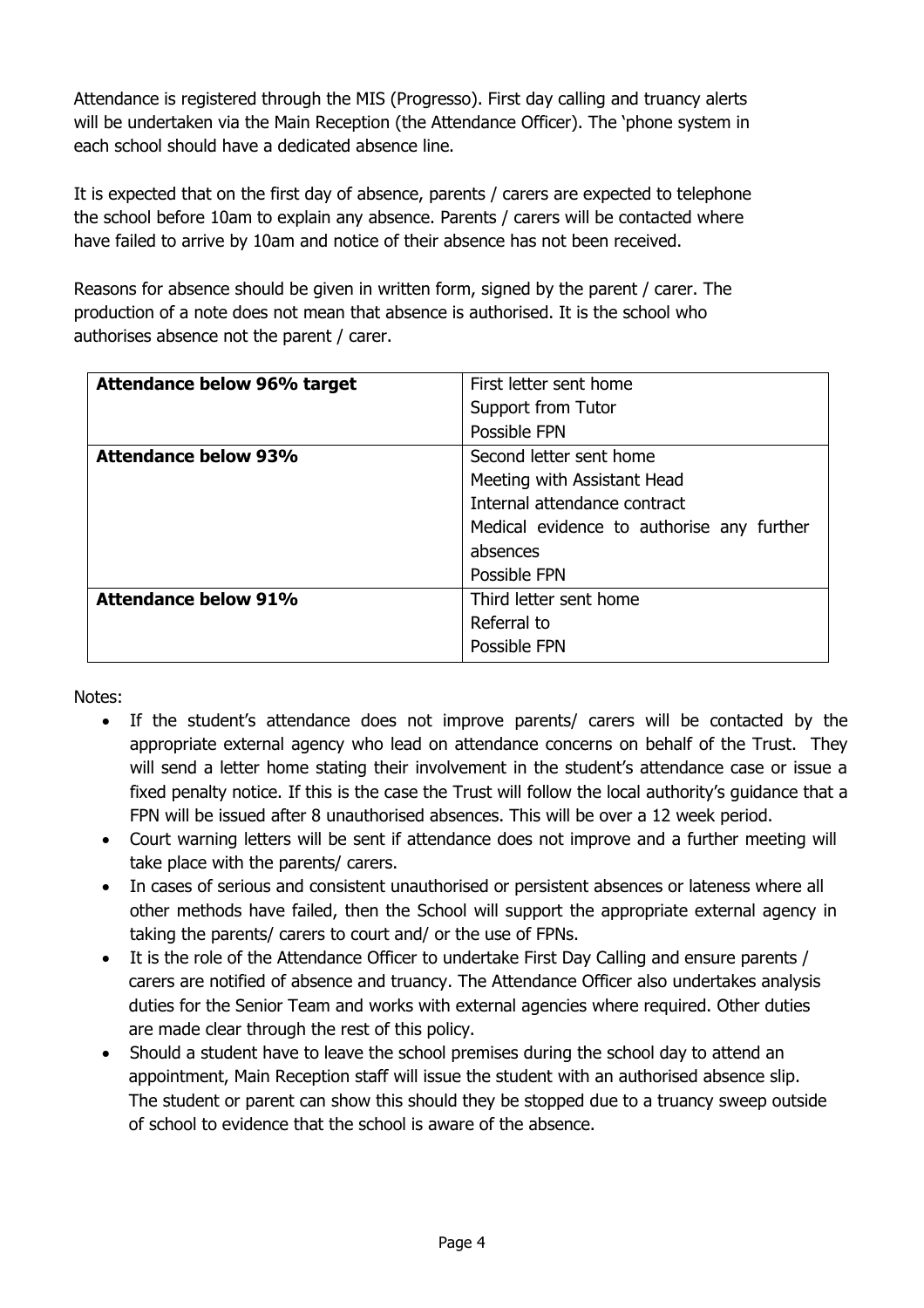## 7.2 Punctuality

Procedures with regard to punctuality are as follows:

- If students arrive after the morning register has been taken they should sign in at Main Reception;
- Any children arriving after 09.00am will be recorded as an unauthorised absence which may result in the issuing of a FPN;
- All students are expected to be on time to all of their lessons. Subject teachers are to deal with lateness by setting appropriate sanctions and positively reinforcing punctual behaviour;
- Students who are persistently late will have their cases discussed with the EWO with regard to further action.

#### 7.3 Illness

- We do appreciate that students feel unwell from time to time and wherever possible will look to support the student and the parent/carer in managing this in school rather than going/staying at home.
- We can administer pain relief in the form of paracetamol suspension liquid or tablets at the school office. A member of staff will telephone parents/carers to ask for verbal permission before giving paracetamol to a student.
- If a student requires regular medicine, medicine of a particular sort, or can be prone to headaches for example, we ask that parents/carers complete and sign Medicine Form 1 and supply a stock of the named medicine so that pain relief can be administered when required. If necessary we will telephone parents/carers to check if students may take a dose of medication.
- We cannot authorise long absence for illness without medical evidence or a medical certificate from the GP.
- Students in the 'Persistent Absence' category (attendance below 90%) will be asked to supply medical evidence to authorise absence for any illness (see section 7.5 for more information).

#### 7.4 Long-term medical absence:

The process and expectations for students on long term medical absence is as follows:

- When students are absent, or likely to be absent, for more than one week on medical grounds, work will be set and marked by staff (most likely via Google Classroom).
- It is the Attendance Officer's responsibility to organise work from class teachers and to ensure the parents / carers are informed it is ready to pick up. Class teachers have a duty to prepare and mark work for absent students;

Two days' notice is needed for class teachers and the Attendance Officer to collate packages of work to be sent home or added to Google CLassroom for access at home;

 If a student is absent for a longer period of time on medical grounds, the Pastoral Leader will liaise with outside agencies to access additional support outside of school.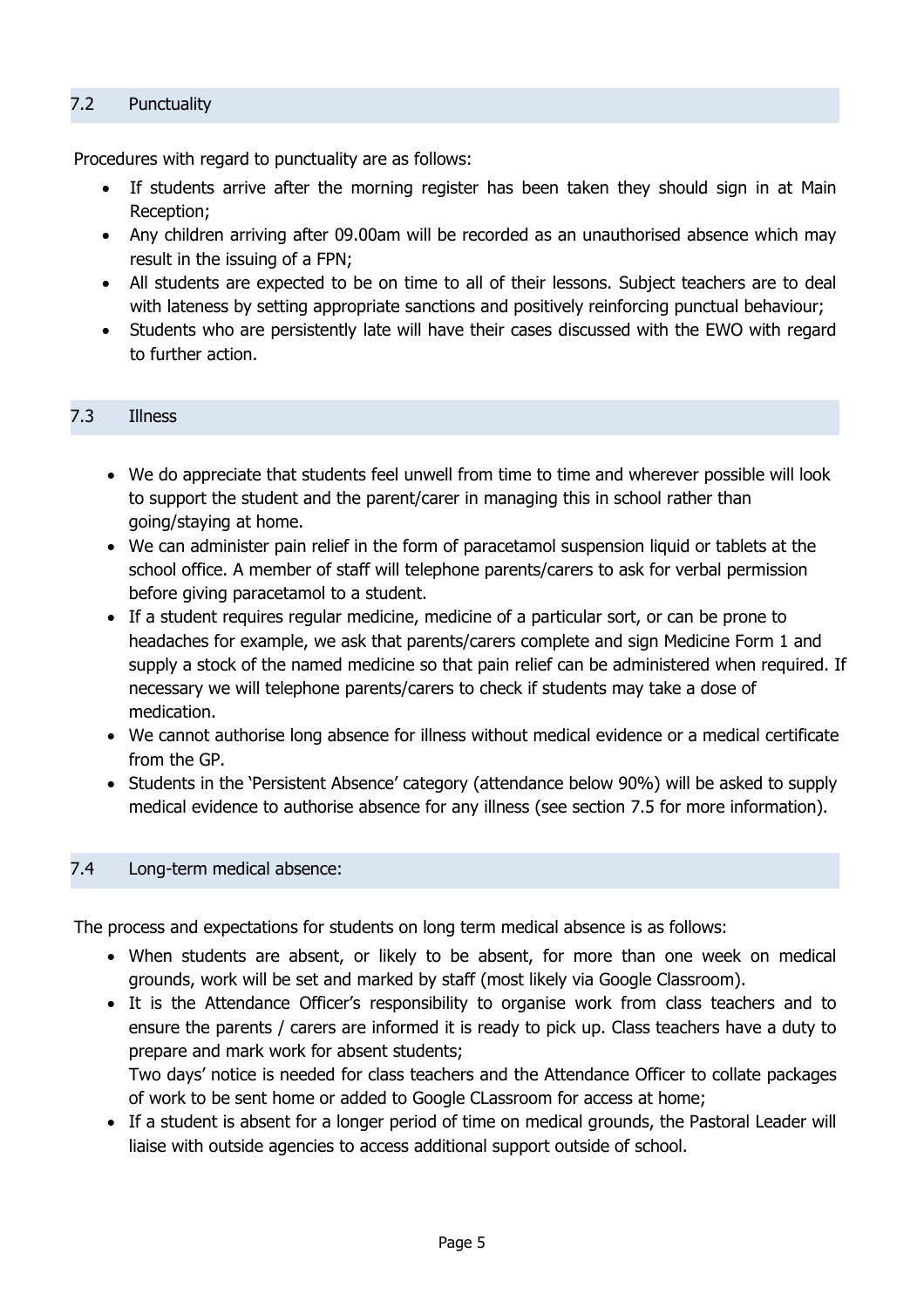- When attendance for individual students falls below 90%, the Trust and its Schools consider the absence level to be persistent;
- Persistent absence is dealt with in line with Stage 3 of the 'core actions' as outlined in section 7.1 Attendance Officer

## 7.6 Celebrating attendance:

We believe that through the 6Cs to Success, students' attendance at school will be

celebrated in the following ways:

- The students with the best attendance and punctuality, and those that have hit their attendance targets will be celebrated in assemblies termly and are awarded a silver badge and a chance to attend a rewards trip;
- Students who achieve 100% attendance are also awarded a 100% attendance badge or a gold badge termly, and a chance to attend a rewards trip.

## 7.7 Absence recording:

#### **Notes from parents / carers**

- It is the school that authorises absence not the parent / carer;
- However, authorisation of absence cannot take place without a reason for absence. This should be provided in written form, signed by the parents / carer, or sent in the form of an email to the form tutor or Main Reception;
- Where parents / carers have difficulties with writing, it is acceptable that the student writes the note and the parent / carer signs;
- When tutors, or the Attendance Officer receives confirmation of absence by telephone or email, emails should be printed and that and / or any letters stored on the student's individual file (which is held in a locked cabinet in the Admin Office). If there is any doubt as to the genuine nature of the reason given for absence or source of any email or note or whether to authorise an absence this should be brought to the attention of the Assistant Head;
- Where a child is absent with no contact, and we have concerns for their welfare, we will make a home visit on the same day;
- During prolonged periods of absence, we may make announced or unannounced home visits at least weekly, and potentially more frequently, especially in cases where we have not seen the child. On these visits we will ask to see the child and check on their welfare. Where we do not see a child face to face at least weekly we will consider making a referral to the multiagency safeguarding hub or to the police for a welfare call.

## **Family holidays during term time**

It is not Trust policy to authorise absences for family holidays in term time under any circumstances.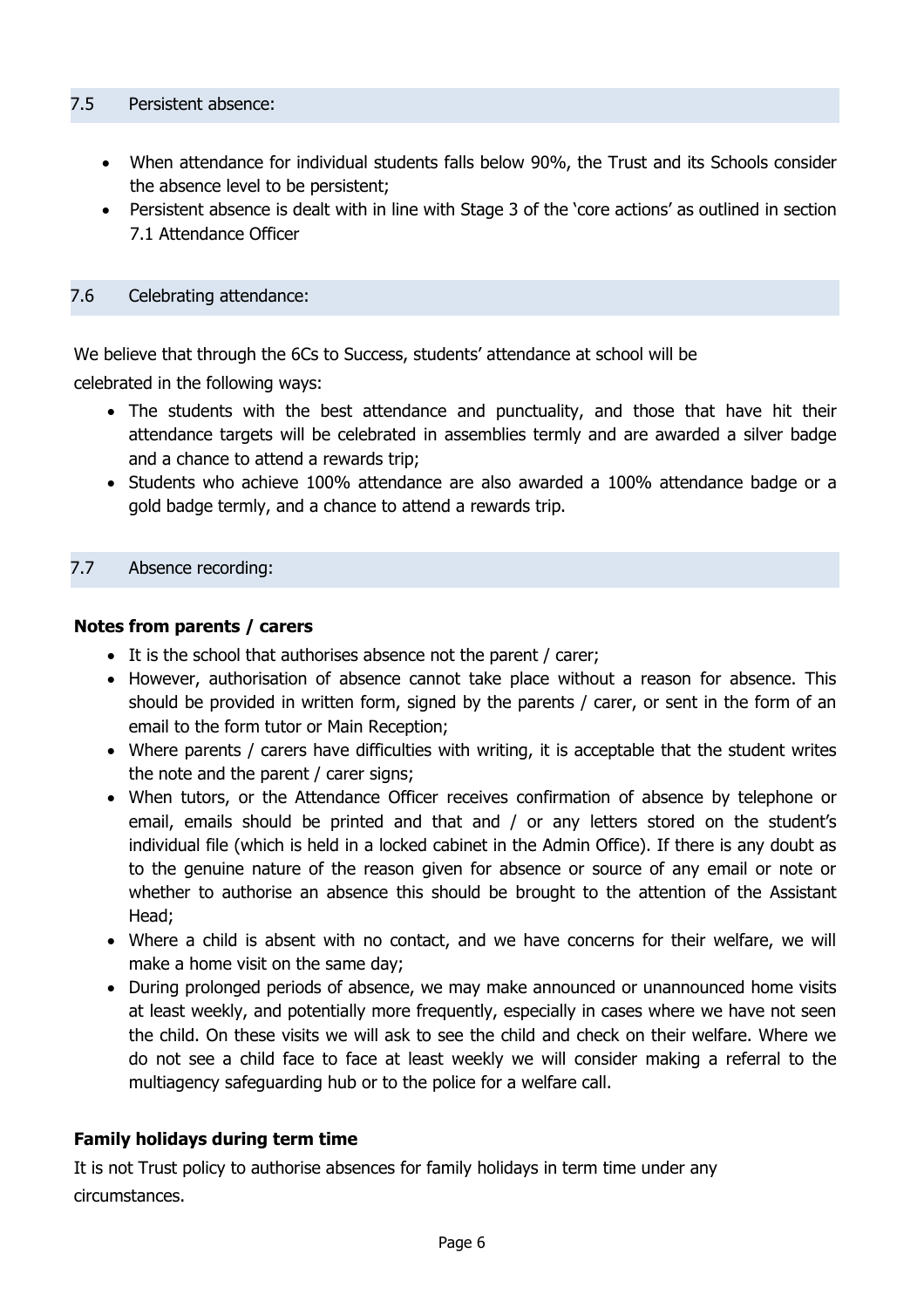## **Offsite activities**

See Educational Visits and Trips Policy for detailed information regarding the appropriate

protocol for offsite activities. In brief, expectations with regard to attendance are:

- These are currently recorded as an authorised absence. The Attendance Officer must be informed by the member of staff supervising the activity at least one working day in advance. A register must be given to the Attendance Officer and another left with the reception staff, of all students who are taking part in offsite activities, including sporting fixtures. The register must include a contact telephone number for the staff member supervising the activity, travel details including estimated time of return to school;
- A list of students absent on offsite activities must be displayed in the staff room at least one working day in advance. This must be done by the member of staff organising the activity;
- Permission must be sought from all relevant teaching staff (including the Assistant Headteacher) by staff / students at least one week in advance (where possible) for students to be taken out of lessons for an offsite activity. Proper trip protocol must be followed.

## **Post-registration truancy**

All subject teachers are required to keep a lesson register. If a student is absent from a lesson, but was present in previous lessons, a note must be sent to Main Reception to alert the Attendance Officer.

## **8. Roles and Responsibilities**

## 8.5 Role of parents/ carers

- 1. It is the responsibility of parents / carers to ensure their sons / daughters attend school;
- 2. To telephone or email the school before 10am to explain any absence;
- 3. To provide a note concerning a reason for any absence on the day that a student returns to school;
- 4. To make routine health appointments out of school time as far as possible;
- 5. To complete a request for family holiday in term time form at least one month before the holiday is due to take place. The trip will not be authorised.

## **9 Support with Attendance**

## 9.1 My child is trying to avoid coming to school. What should I do?

Children are sometimes reluctant to attend school. Any problems with regular attendance are best sorted out between the school, the parents and the child. If a child is reluctant to attend, it is never better to cover up their absence or to give in to pressure to excuse them from attending. This gives the impression that attendance does not matter, and may make things worse. Contact your child's Form Tutor immediately and openly discuss your worries. Your child could be avoiding school for a number of reasons, such as difficulties with school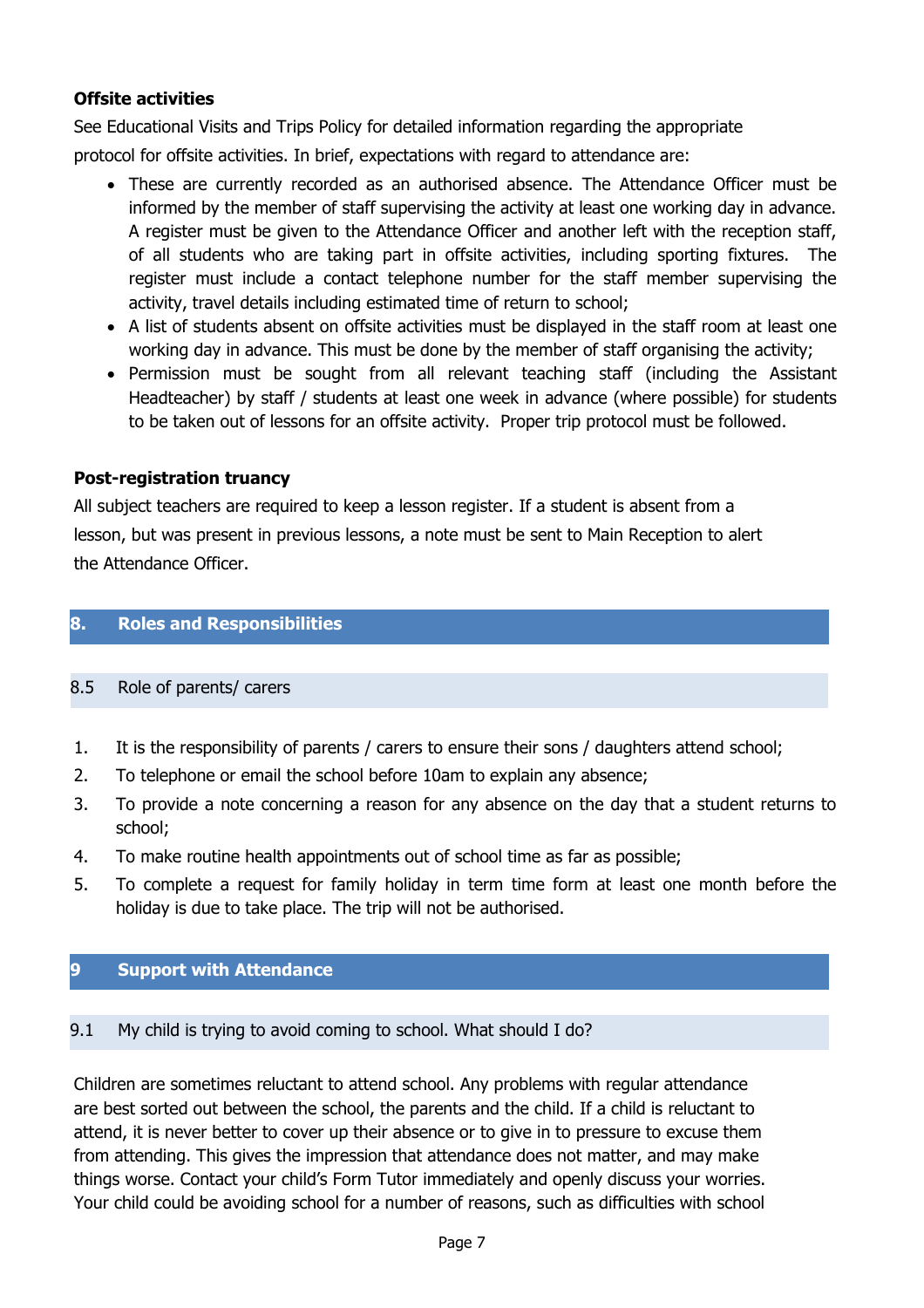work, bullying, friendship problems and family difficulties. It is important that we identify the reason for your child's reluctance to attend school and work together to tackle the problem. In some cases you may find it helpful to discuss the circumstances of your child's difficulties with another professional.

|                                 | <b>Taking</b>                              | <b>Promoting</b>                      | <b>Taking steps</b>              | <b>Engaging</b>                         |
|---------------------------------|--------------------------------------------|---------------------------------------|----------------------------------|-----------------------------------------|
|                                 | responsibility                             | good                                  | to improve                       | in intervention                         |
|                                 |                                            | attendance                            |                                  |                                         |
| <b>Head of</b><br><b>School</b> | <b>Takes overall</b><br>responsibility for | Standing item at<br>the weekly Senior | Makes contact<br>with parents &  | Monitors and<br>supports students on    |
|                                 | school attendance;                         | Leadership Team<br>meeting;           | carers, on the<br>request of the | an attendance plan<br>in the hardest to |
|                                 | Reports to TLT                             |                                       | Assistant Head,                  | reach cases;                            |
|                                 | regarding                                  | Meets weekly                          | where attendance                 | Signs authorisation to                  |
|                                 | attendance;                                | with the<br>Attendance                | is a concern.                    | fine and prosecute<br>for attendance.   |
|                                 | Line manages<br>Assistant Head.            | Officer & COO.                        |                                  |                                         |
| <b>Assistant</b>                | Promotes regular                           | Manages rewards                       | Makes contact                    | Monitors and                            |
| <b>Head</b>                     | school attendance;                         | system,                               | with parents, on                 | supports students on                    |
|                                 |                                            | attendance                            | the request of the               | an attendance plan                      |
|                                 | Analyses all aspects                       | postcards.                            | Attendance                       | where concerns                          |
|                                 | of attendance data                         |                                       | Officer, where                   | continue to grow                        |
|                                 | for their Key Stage                        |                                       | attendance is a                  | following support                       |
|                                 | and provides                               |                                       | concern.                         | from tutor/pastoral                     |
|                                 | feedback and                               |                                       |                                  | team;                                   |
|                                 | direction to other                         |                                       |                                  | Considers requests                      |
|                                 | staff.                                     |                                       |                                  | for phased returns,                     |
|                                 |                                            |                                       |                                  | part time timetables                    |
|                                 |                                            |                                       |                                  | and other supportive                    |
|                                 |                                            |                                       |                                  | measures for                            |
|                                 |                                            |                                       |                                  | reintegration such as                   |
|                                 |                                            |                                       |                                  | catch up classes.                       |
| <b>Attendance</b>               | Checks on reasons                          | Writes the                            | Provides weekly                  | Works with the Head                     |
| <b>Officer</b>                  | given for absence;                         | attendance                            | information to                   | of School to identify                   |
|                                 |                                            | postcards each                        | staff regarding                  | students for                            |
|                                 | Liaises with parents/                      | half term.                            | students whose                   | attendance plans                        |
|                                 | carers regarding                           | 100% and                              | attendance has                   | with Assistant Head;                    |
|                                 | non-attendance;                            | improving                             | become a                         |                                         |
|                                 |                                            | attendance                            | concern;                         | Monitors and                            |
|                                 | Provides staff,                            | postcards.                            |                                  | supports students on                    |
|                                 | students and                               |                                       | Sends letters and                | an attendance plan,                     |
|                                 | parents with                               | Issues improving                      | makes calls to                   | including devising                      |
|                                 | information about                          | attendance                            | parents/carers                   | action plans which                      |
|                                 | individual and                             | postcards to                          | where attendance                 | could include CAF,                      |
|                                 | collective                                 | students on a                         | is becoming a                    | school nurse, phased                    |
|                                 | attendance.                                | fortnightly basis,                    | concern.                         | returns, part time                      |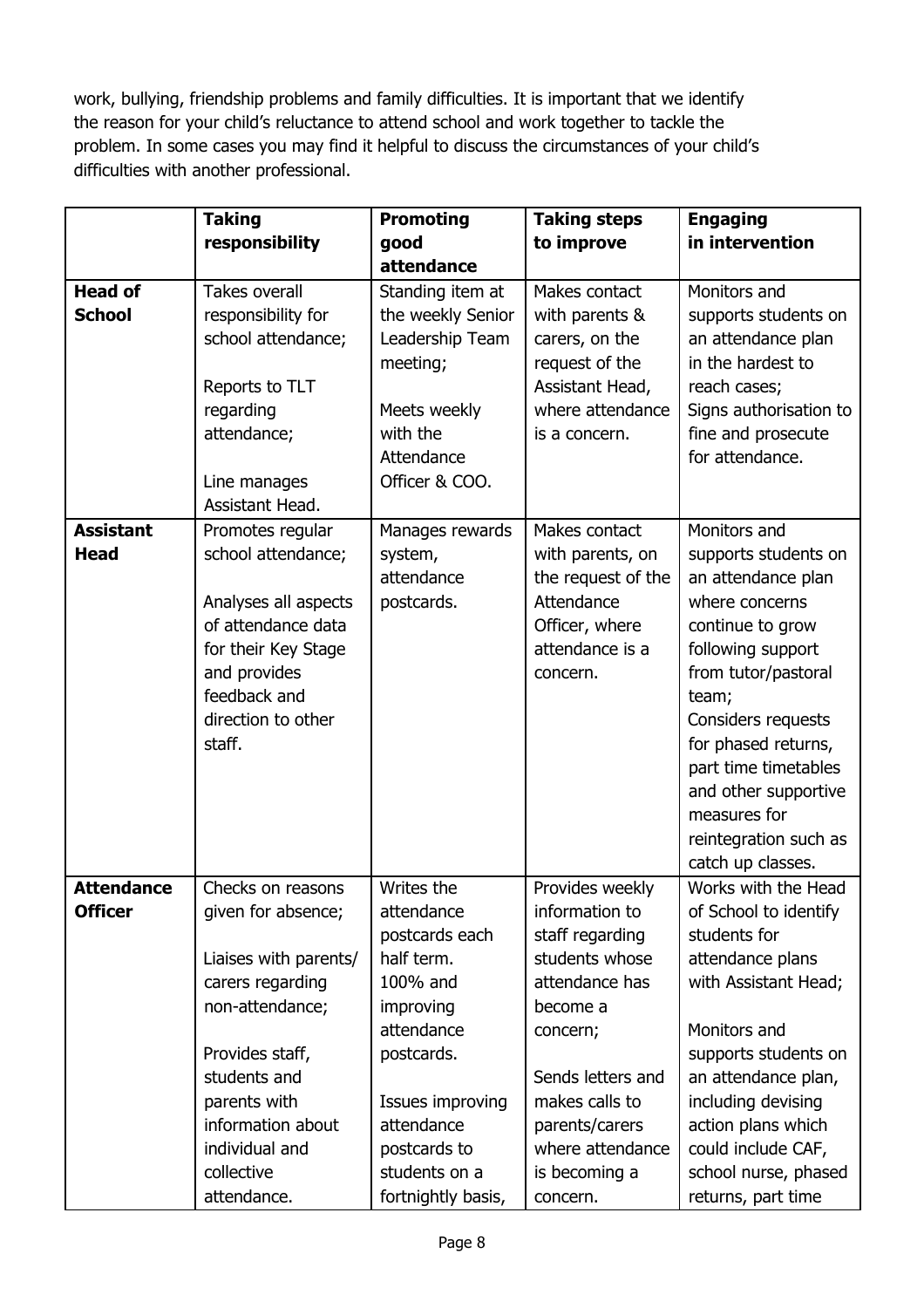|                                   |                                                                                                                             | especially those<br>that are showing<br>improvements on<br>an intervention<br>programme. |                                                                                                                                     | timetables and other<br>reintegration<br>strategies;<br>Carries out home<br>visits where<br>necessary;<br>Refers students to<br>the appropriate<br>agency;<br>Sends fixed penalty<br>warning notices after<br>three or more<br>unauthorised<br>sessions;<br>Considers asking the<br>local authority to<br>issue a fixed penalty<br>notice fine after 8<br>sessions of<br>unauthorised<br>absence;<br>Considers fast track<br>and prosecution with<br>the appropriate |
|-----------------------------------|-----------------------------------------------------------------------------------------------------------------------------|------------------------------------------------------------------------------------------|-------------------------------------------------------------------------------------------------------------------------------------|----------------------------------------------------------------------------------------------------------------------------------------------------------------------------------------------------------------------------------------------------------------------------------------------------------------------------------------------------------------------------------------------------------------------------------------------------------------------|
| <b>Tutor</b>                      | Records student                                                                                                             | <b>Discusses</b>                                                                         | Investigates and                                                                                                                    | agency.                                                                                                                                                                                                                                                                                                                                                                                                                                                              |
|                                   | absence each<br>morning using the<br>correct code,<br>promptly and<br>accurately and<br>accurately records<br>minutes late. | attendance with<br>parents and<br>students.<br>Sends Praise<br>Postcards.                | informs about<br>absence without<br>reason on the<br>previous day<br>Completes level<br>one tutor<br>attendance<br>discussion form. |                                                                                                                                                                                                                                                                                                                                                                                                                                                                      |
| <b>Pastoral</b><br><b>Support</b> | Promotes regular<br>school attendance.                                                                                      |                                                                                          | Works with<br>individual                                                                                                            | May be best placed<br>to monitor difficult to                                                                                                                                                                                                                                                                                                                                                                                                                        |
| Assistant/                        |                                                                                                                             |                                                                                          | students who are                                                                                                                    | reach students on an                                                                                                                                                                                                                                                                                                                                                                                                                                                 |
| <b>Officer</b>                    |                                                                                                                             |                                                                                          | having difficulties                                                                                                                 | attendance plan;<br>Attends attendance                                                                                                                                                                                                                                                                                                                                                                                                                               |
|                                   |                                                                                                                             |                                                                                          | that might affect<br>their school                                                                                                   | meetings in a                                                                                                                                                                                                                                                                                                                                                                                                                                                        |
|                                   |                                                                                                                             |                                                                                          | attendance.                                                                                                                         | supportive capacity.                                                                                                                                                                                                                                                                                                                                                                                                                                                 |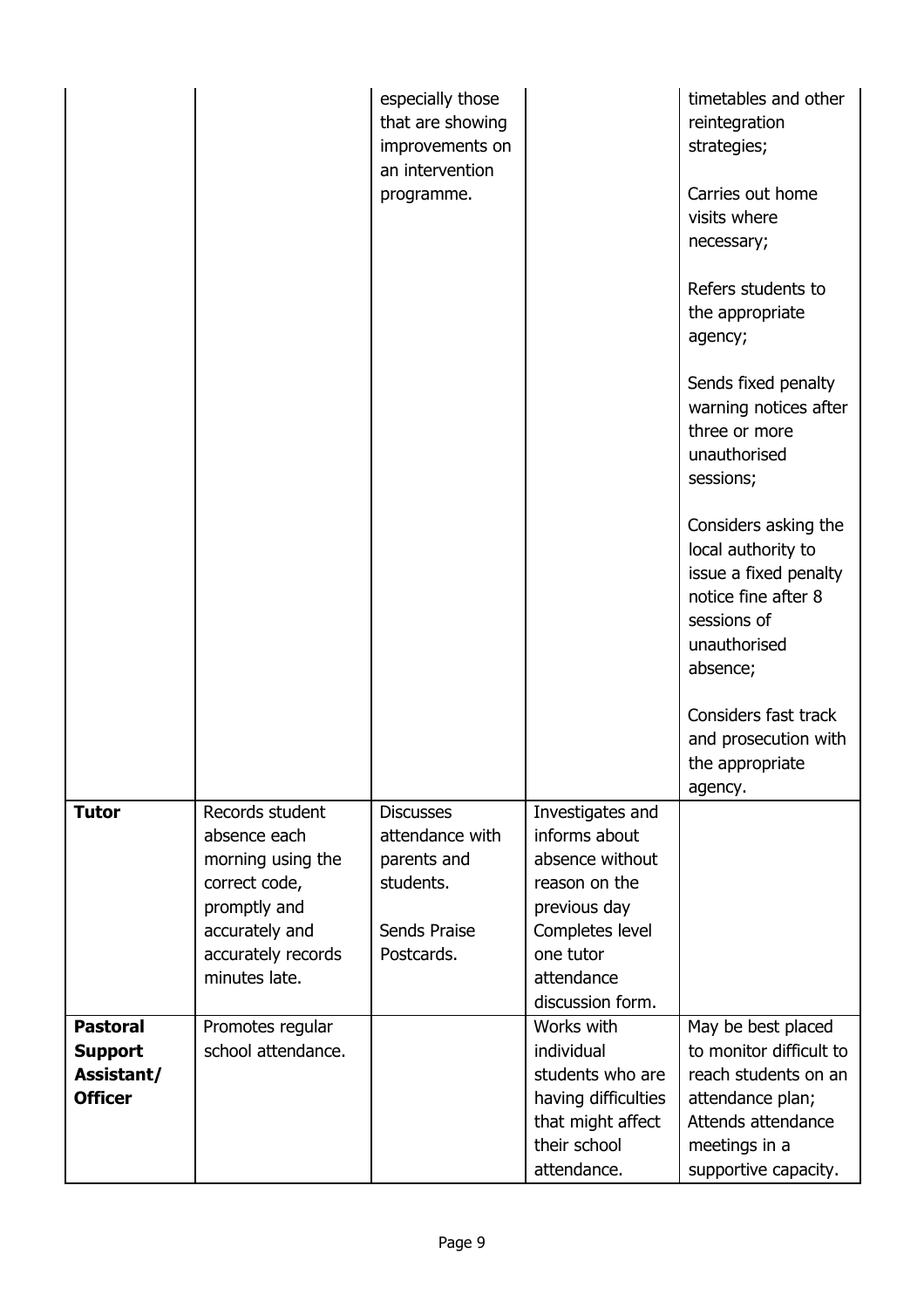## **What can I do to encourage my child to attend School?**

Make sure your child gets enough sleep and gets up in plenty of time each morning. Ensure that he/ she leaves home in the correct clothes and properly equipped. Show your child, by your interest, that you value his/ her education. Your child will bring home a student handbook. Please ensure you look at it with your child and sign it weekly. Be interested in what your child is doing in school, talk to them about the things they have learnt, what friends they have made and even what they had for lunch.

## 9.2 Leavers

If your child is transferring to another school, parents are asked to give the School Attendance Officer comprehensive information about their plans, including any date of a move and their new address and telephone numbers, their child's new education provider and the start date when known. This should be submitted to our school in writing (letter or email). If your child transfers and we do not have the above information, then he/she is considered to be a 'Child Missing in Education'. This requires schools and Local Authorities to carry out investigations to try to locate your child, which includes liaising with Children's Services, the police and other agencies. By giving us the above information, these investigations can be avoided.

9.3 Absence through child participation in public performances including theatre, film or TV work and modelling

For further advice and guidance on child employment and performance licenses visit Suffolk County Council guidance online at [www.suffolk.gov.uk](http://www.suffolk.gov.uk/)

Parents / carers of a child performer can seek leave of absence from school for their child to take part in a performance. They must contact the Head of School to discuss the nature and frequency of the work, whether the child has a valid performance licence and whether education will be provided by the employer during any future leave of absence. Any absence recorded as part of a child's participation in a public performance is recorded as C an authorised absence.

## 9.4 Absence through competing at regional, county or national level for sport

Parents of able sportsmen and women can seek leave of absence from school for their child to take part in regional, county, national and international events and competitions. It is, however, at the Head of School's discretion whether to authorise this and he/she will wish to discuss with you the nature and frequency of the absence and how learning will continue if absence occurs. Permission for your child to leave early or arrive late to attend coaching and training sessions is also at the discretion of the Head of School and is not likely to be given if it is a regular event, unless the sports club or association is providing an education tutor as part of their coaching.